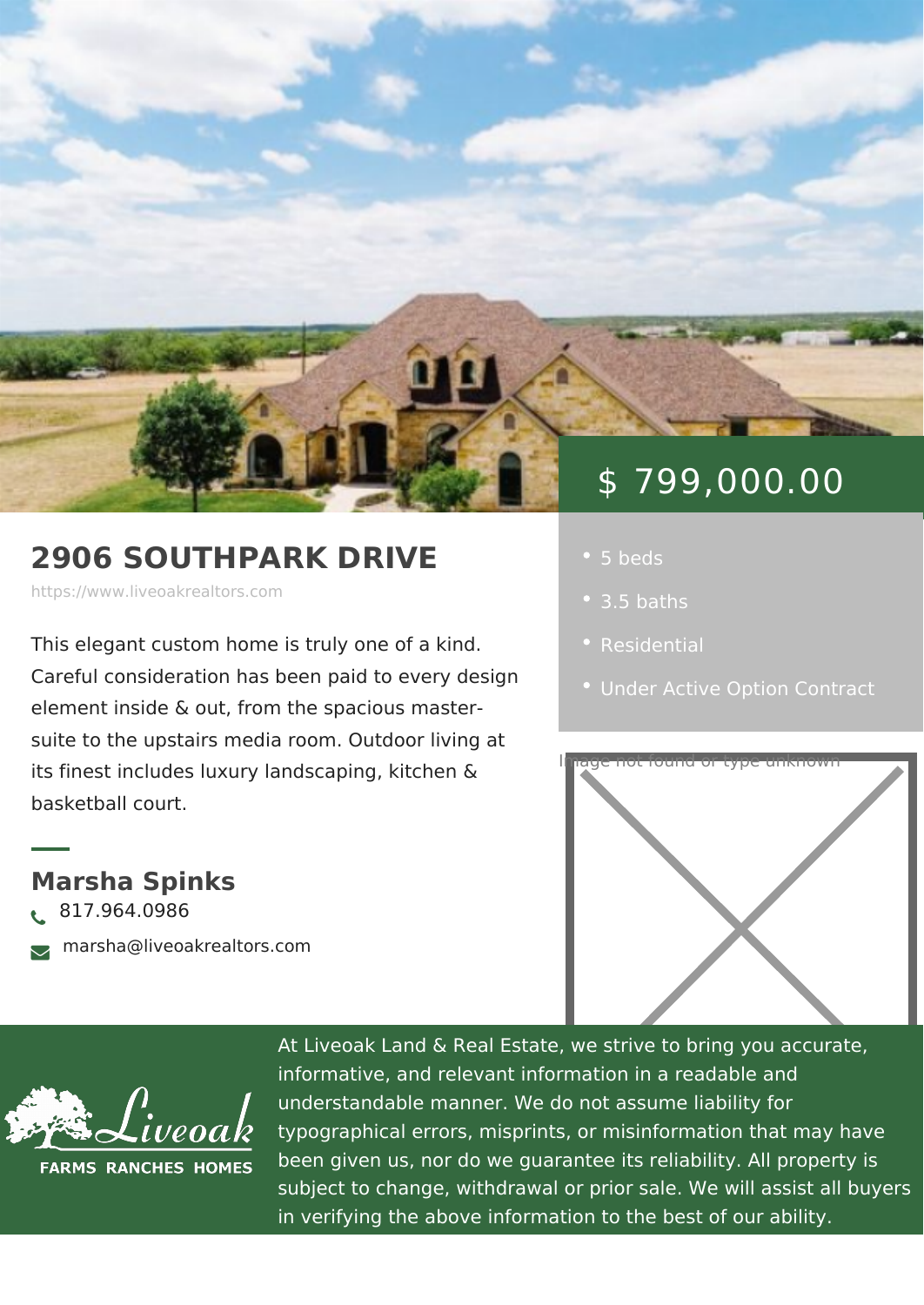## BASIC FACTS

Property ID: 8911 Post Update 022-05-09 14:07:46 Bedrooms5 Bathrooms3.5 StatusUnder Active Option Contract<br>TX 76834 Address2906 Southpark Drive, Cole Construction Type of Foundatibe hab Type of Roodomposite County Coleman Well/Septic Or County Watertable<br>CultivationNA on Site Pasture NA Vegetation Landscaped Tree Cove S: cattered in Yard Hunting NA Electricit Available on Site Acreage 4.02 Parking Two Car Garage Square Footaghe,:235 Lot Size4: 02 Acres

## ADDITIONAL INFO

| Soil TypeLnknown           | TerrainLevel                |
|----------------------------|-----------------------------|
| Minerals OwneMone          | Minerals Convey None        |
| School Districtaleman ISD  | Type of PorcChovered Entry  |
| Fence Wood Privacy         | Type of HeatinQgentral Heat |
| Type of CoolinCgentral Air | Taxes\$8,039.00             |

At Liveoak Land & Real Estate, we strive to bring and  $\alpha$  Real Estate, we strive to bring Type of Patio or Deck: Covered Back Patio Legal Description: Countryside South Addn informative, and relevant information in a readable and understandable manner. We do not assume liabil typographical errors, misprints, or misinformatio been given us, nor do we guarantee its reliabilit subject to change, withdrawal or prior sale. We in verifying the above information to the best of